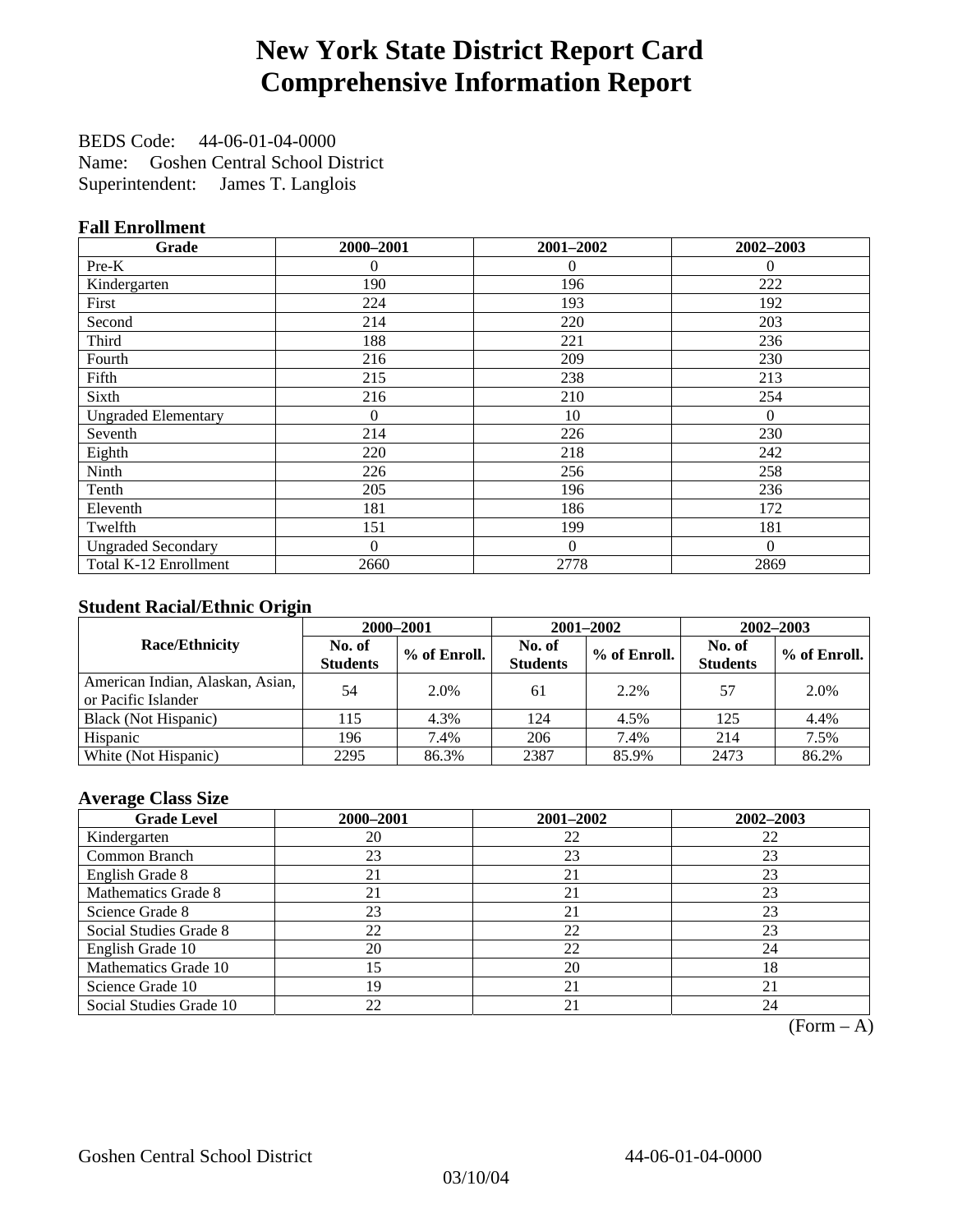#### **District Need to Resource Capacity Category**

| <b>N/RC Category</b> | <b>Description</b>                                                                                 |
|----------------------|----------------------------------------------------------------------------------------------------|
|                      | This is a school district with average student needs in relation to<br>district resource capacity. |

#### **Similar School Group and Description**

| <b>Similar School Group</b> | <b>Description</b> |
|-----------------------------|--------------------|
| NA                          | $N_A$              |

All schools within the same N/RC category are divided into three similar school groups defined by the percentage of students in the school who are eligible for the free-lunch program and/or who are limited English proficient (also known as English language learners).

#### **Student Demographics Used To Determine Similar Schools Group**

| 0                                 |           |         |       |               |               |         |
|-----------------------------------|-----------|---------|-------|---------------|---------------|---------|
|                                   | 2000-2001 |         |       | $2001 - 2002$ | $2002 - 2003$ |         |
|                                   | Count     | Percent | Count | Percent       | Count         | Percent |
| <b>Limited English Proficient</b> | 38        | . .4%   | 47    | . .7%         |               | l.8%    |
| <b>Eligible for Free Lunch</b>    | l 58      | 5.9%    | 235   | 8.5%          | 228           | 8.0%    |

#### **Attendance and Suspension**

|                               | 1999–2000       |         |                 | 2000-2001 | $2001 - 2002$   |         |
|-------------------------------|-----------------|---------|-----------------|-----------|-----------------|---------|
|                               | No. of          | $%$ of  | No. of          | $%$ of    | No. of          | $\%$ of |
|                               | <b>Students</b> | Enroll. | <b>Students</b> | Enroll.   | <b>Students</b> | Enroll. |
| <b>Annual Attendance Rate</b> |                 | 95.2%   |                 | 95.1%     |                 | 96.6%   |
| <b>Student Suspensions</b>    | 93              | 3.6%    | 61              | 2.3%      | 97              | 3.5%    |

### **Student Socioeconomic and Stability Indicators**

#### **(Percent of Enrollment)**

|                          | 2000-2001 | $2001 - 2002$ | 2002-2003 |
|--------------------------|-----------|---------------|-----------|
| <b>Reduced Lunch</b>     | 3.9%      | 3.8%          | 5.1%      |
| <b>Public Assistance</b> | NA        | NA            | ΝA        |
| <b>Student Stability</b> | NA        | NA            | NΑ        |

| <b>Staff Counts</b>                   |           |  |  |  |  |
|---------------------------------------|-----------|--|--|--|--|
| <b>Staff</b>                          | 2002-2003 |  |  |  |  |
| <b>Total Teachers</b>                 | 224       |  |  |  |  |
| <b>Total Other Professional Staff</b> | 28        |  |  |  |  |
| <b>Total Paraprofessionals</b>        | 51        |  |  |  |  |
| Teaching Out of Certification*        |           |  |  |  |  |
| Teachers with Temporary Licenses      |           |  |  |  |  |

\*Teaching out of certification more than on an incidental basis. Teachers with temporary licenses are also counted as teaching out of certification.

 $(Form - B)$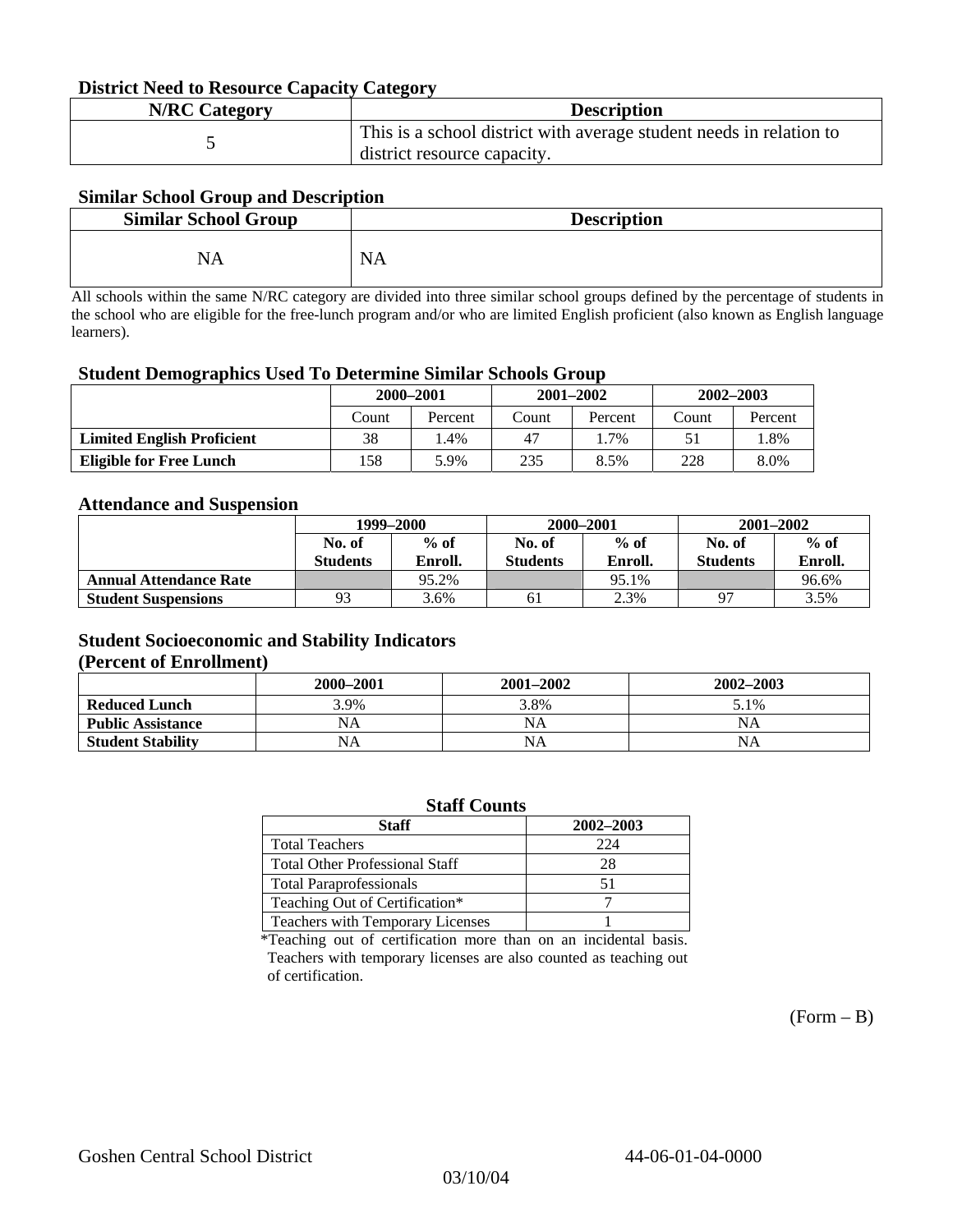# **High School Graduates and Noncompleters**

| mgn benoor Grauuates Larming Regents Diplomas |                       |                                   |                                                    |                       |                                   |                                                    |                       |                                   |                                                    |  |
|-----------------------------------------------|-----------------------|-----------------------------------|----------------------------------------------------|-----------------------|-----------------------------------|----------------------------------------------------|-----------------------|-----------------------------------|----------------------------------------------------|--|
|                                               | 2000-2001             |                                   |                                                    |                       | 2001-2002                         |                                                    |                       | 2002-2003                         |                                                    |  |
|                                               | <b>Total</b><br>Grads | <b>Regents</b><br><b>Diplomas</b> | $\frac{0}{0}$<br><b>Regents</b><br><b>Diplomas</b> | <b>Total</b><br>Grads | <b>Regents</b><br><b>Diplomas</b> | $\frac{0}{0}$<br><b>Regents</b><br><b>Diplomas</b> | <b>Total</b><br>Grads | <b>Regents</b><br><b>Diplomas</b> | $\frac{0}{0}$<br><b>Regents</b><br><b>Diplomas</b> |  |
| General<br>Education                          | 139                   | 80                                | 58%                                                | 162                   | 107                               | 66%                                                | 169                   | 117                               | 69%                                                |  |
| Students with<br><b>Disabilities</b>          | 11                    |                                   | 9%                                                 | 14                    |                                   | 7%                                                 | 12                    | $\mathcal{L}$                     | 17%                                                |  |
| All Students                                  | 150                   | 81                                | 54%                                                | 176                   | 108                               | 61%                                                | 181                   | 119                               | 66%                                                |  |

### **High School Graduates Earning Regents Diplomas\***

\*Only students awarded local diplomas (including local diplomas with Regents endorsements) are counted as high school graduates. Because of a change in data collection procedures during the 2001–2002 school year, diploma counts and percentage of graduates earning Regents diplomas are not necessarily comparable between years. Data for the 2000-2001 school year include January, June and August 2001 graduates; data for the 2001-2002 school year include January and June 2002 graduates; data for the 2002–2003 school year include August 2002 and January and June 2003 graduates.

#### **Distribution of 2002–2003 Graduates (All Students)**

|                | To 4-vear<br>College | To 2-vear<br>College | To Other Post-<br>Secondary | To the Military | <b>Employment</b> | Other |
|----------------|----------------------|----------------------|-----------------------------|-----------------|-------------------|-------|
| <b>Number</b>  | 96                   |                      |                             |                 |                   |       |
| <b>Percent</b> | 53%                  | 35%                  | 1%                          | 2%              | 8%                | 2%    |

#### **Number of High School Completers with Disabilities in 2002–2003**

| Graduates*<br>(a) | <b>Regents</b><br><b>Diplomas</b><br>b) | <b>IEP Diplomas</b><br>or Certificates<br>'c) | All 2002-2003<br><b>Completers</b><br>(a+c) |
|-------------------|-----------------------------------------|-----------------------------------------------|---------------------------------------------|
|                   |                                         |                                               |                                             |

\*Local Diplomas (including local diplomas with Regents endorsements)

#### **High School Noncompletion Rates**

|                        |                            | 2000-2001       |         |                 | 2001-2002 | 2002-2003       |         |
|------------------------|----------------------------|-----------------|---------|-----------------|-----------|-----------------|---------|
|                        |                            | No. of          | $%$ of  | No. of          | $%$ of    | No. of          | $%$ of  |
|                        |                            | <b>Students</b> | Enroll. | <b>Students</b> | Enroll.   | <b>Students</b> | Enroll. |
| General-               | Dropped Out                |                 |         | 4               |           | 23              |         |
| <b>Education</b>       | Entered GED Program*       |                 |         | 4               |           | 6               |         |
| <b>Students</b>        | <b>Total Noncompleters</b> |                 |         | 8               |           | 29              |         |
| <b>Students</b>        | Dropped Out                |                 |         |                 |           | 6               |         |
| with                   | Entered GED Program*       |                 |         | $\Omega$        |           | $\Omega$        |         |
| <b>Disabilities</b>    | <b>Total Noncompleters</b> |                 |         |                 |           | 6               |         |
|                        | Dropped Out                | 9               | 1.2%    |                 | $0.6\%$   | 29              | 3.4%    |
| All<br><b>Students</b> | Entered GED Program*       | 10              | 1.3%    | 4               | $0.5\%$   | 6               | 0.7%    |
|                        | <b>Total Noncompleters</b> | 19              | 2.5%    | 9               | 1.1%      | 35              | 4.1%    |

\*The number and percentage of students who left K-12, diploma-bound systems and entered an alternative program leading to a high school equivalency diploma.

 $(Form - C)$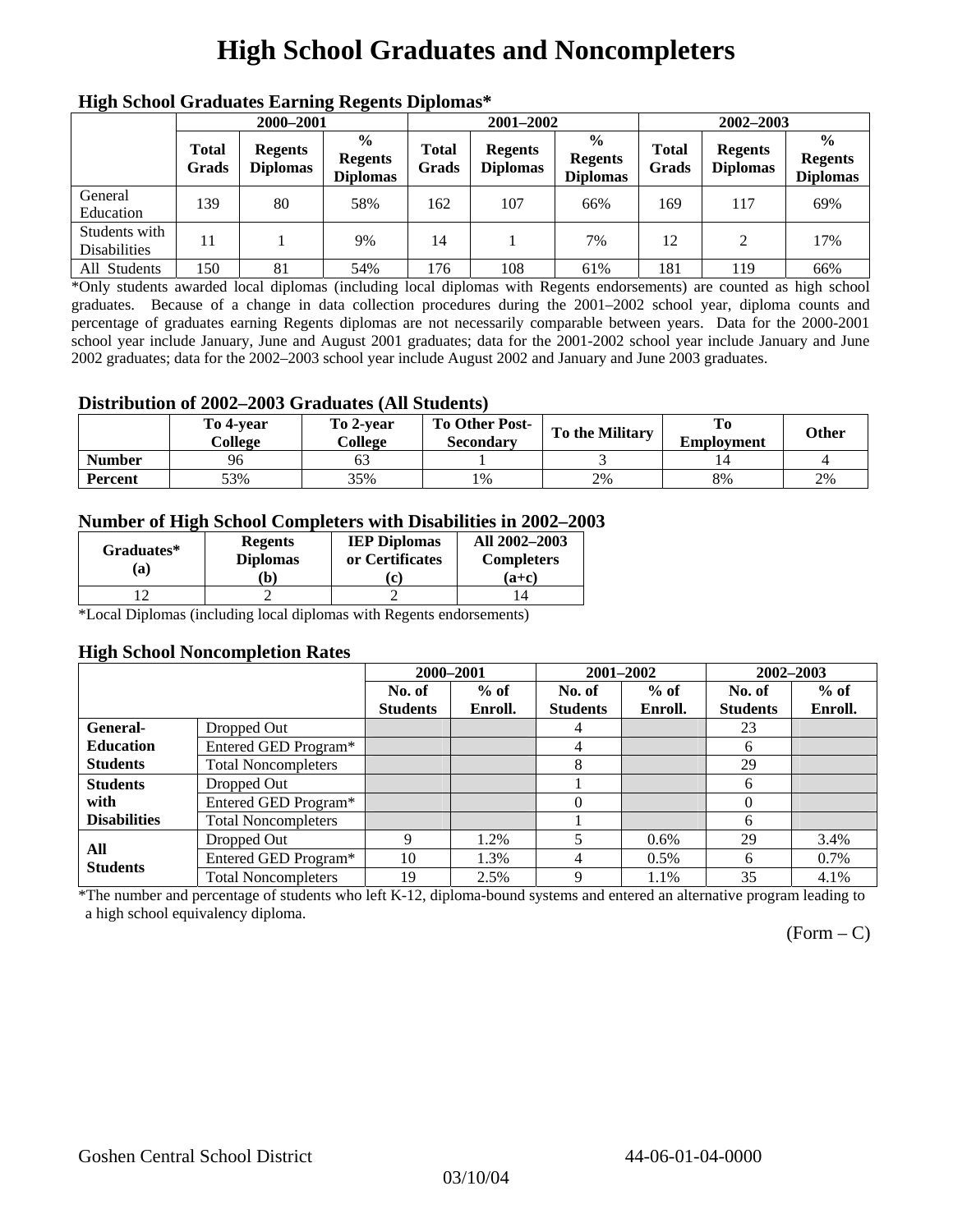# **Career Development and Occupational Studies (CDOS)**

### **Percentage of Students Documenting Self- and Career-Awareness Information and Career Exploration Activities, K–3**

| <b>Grades</b> | $2000 - 01$ | $2001 - 02$ | $2002 - 03$ |
|---------------|-------------|-------------|-------------|
| K–1           |             | $0\%$       | $0\%$       |
|               |             | $0\%$       | 0%          |

### **Students Developing a Career Plan, 4–12**

| <b>Grades</b> |                                      | $2000 - 01$ | $2001 - 02$ | $2002 - 03$ |
|---------------|--------------------------------------|-------------|-------------|-------------|
|               | Number of General-Education Students |             | $\theta$    | $\theta$    |
| $4 - 5$       | Number of Students with Disabilities |             | 0           | $\Omega$    |
|               | Number of All Students               |             | $\theta$    | $\Omega$    |
|               | Percent of Enrollment                |             | $0\%$       | 0%          |
|               | Number of General-Education Students |             | 188         | $\Omega$    |
|               | Number of Students with Disabilities |             | 15          | $\Omega$    |
| $6 - 8$       | Number of All Students               |             | 203         | $\Omega$    |
|               | Percent of Enrollment                |             | 31%         | $0\%$       |
|               | Number of General-Education Students |             | 664         | 772         |
|               | Number of Students with Disabilities |             | 73          | 75          |
| $9 - 12$      | Number of All Students               |             | 737         | 847         |
|               | Percent of Enrollment                |             | 88%         | 100%        |

# **Second Language Proficiency Examinations**

### **General-Education Students**

| <b>Test</b> | 2000-2001         |           |            | 2001-2002 | 2002-2003         |           |  |
|-------------|-------------------|-----------|------------|-----------|-------------------|-----------|--|
|             | <b>No. Tested</b> | % Passing | No. Tested | % Passing | <b>No. Tested</b> | % Passing |  |
| French      | 52                | 96%       | 94         | 97%       |                   | 0%        |  |
| German      |                   |           |            | $0\%$     |                   | 0%        |  |
| Italian     |                   | 0%        |            | 0%        |                   | 0%        |  |
| Latin       |                   | 0%        |            | 0%        |                   | 0%        |  |
| Spanish     | 122               | 85%       | 95         | 92%       |                   | 0%        |  |

### **Students with Disabilities**

| <b>Test</b>                    | 2000-2001 |            |           | 2001-2002         | 2002-2003 |    |  |
|--------------------------------|-----------|------------|-----------|-------------------|-----------|----|--|
| % Passing<br><b>No. Tested</b> |           | No. Tested | % Passing | <b>No. Tested</b> | % Passing |    |  |
| French                         |           | 0%         |           | $0\%$             |           | 0% |  |
| German                         |           | 0%         |           | $0\%$             |           | 0% |  |
| Italian                        |           | 0%         |           | 0%                |           | 0% |  |
| Latin                          |           | 0%         |           | $0\%$             |           | 0% |  |
| Spanish                        |           | 0%         |           | 0%                |           | 0% |  |

(Form-D)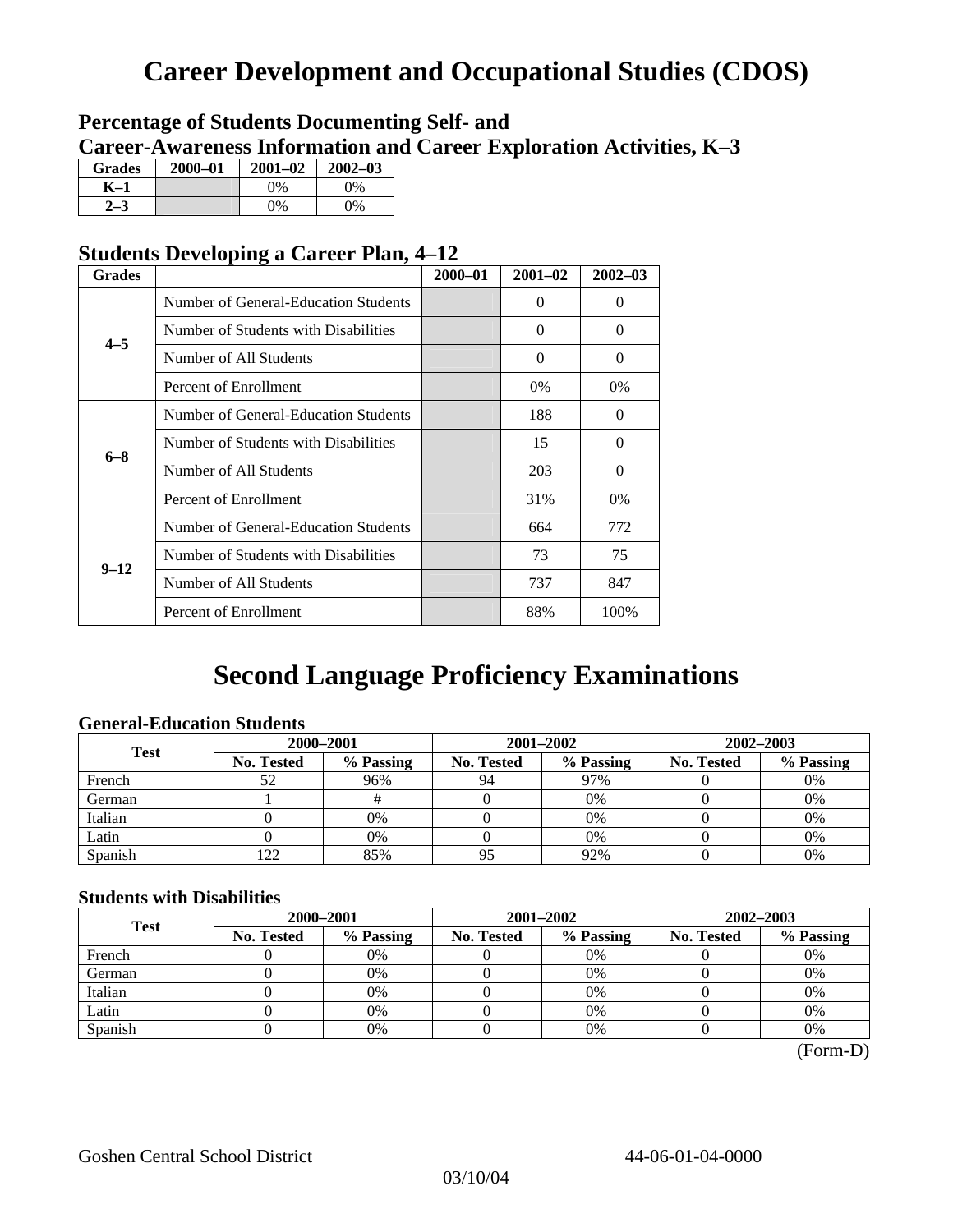# **Regents Competency Tests**

### **General-Education Students**

| <b>Test</b>           | 2000-2001  |           |            |                                              | 2002-2003 |     |  |
|-----------------------|------------|-----------|------------|----------------------------------------------|-----------|-----|--|
|                       | No. Tested | % Passing | No. Tested | 2001-2002<br>% Passing<br>No. Tested<br>100% | % Passing |     |  |
| <b>Mathematics</b>    |            |           |            |                                              |           | 50% |  |
| Science               |            |           |            |                                              |           |     |  |
| Reading               |            |           |            |                                              |           |     |  |
| Writing               |            |           |            |                                              |           |     |  |
| <b>Global Studies</b> |            |           |            |                                              |           |     |  |
| U.S. Hist & Gov't     |            |           |            |                                              |           |     |  |

#### **Students with Disabilities**

| <b>Test</b>           | 2000-2001  |           |            | 2001-2002 | 2002-2003                     |           |  |
|-----------------------|------------|-----------|------------|-----------|-------------------------------|-----------|--|
|                       | No. Tested | % Passing | No. Tested | % Passing | <b>No. Tested</b><br>14<br>12 | % Passing |  |
| <b>Mathematics</b>    |            | 100%      |            | 76%       |                               | 86%       |  |
| Science               |            | 0%        |            | 33%       |                               |           |  |
| Reading               |            | #         |            | 100%      |                               | 54%       |  |
| Writing               |            |           |            |           |                               | 67%       |  |
| <b>Global Studies</b> |            |           |            | 57%       |                               | 25%       |  |
| U.S. Hist & Gov't     |            |           |            |           |                               | 33%       |  |

 $(Form - E)$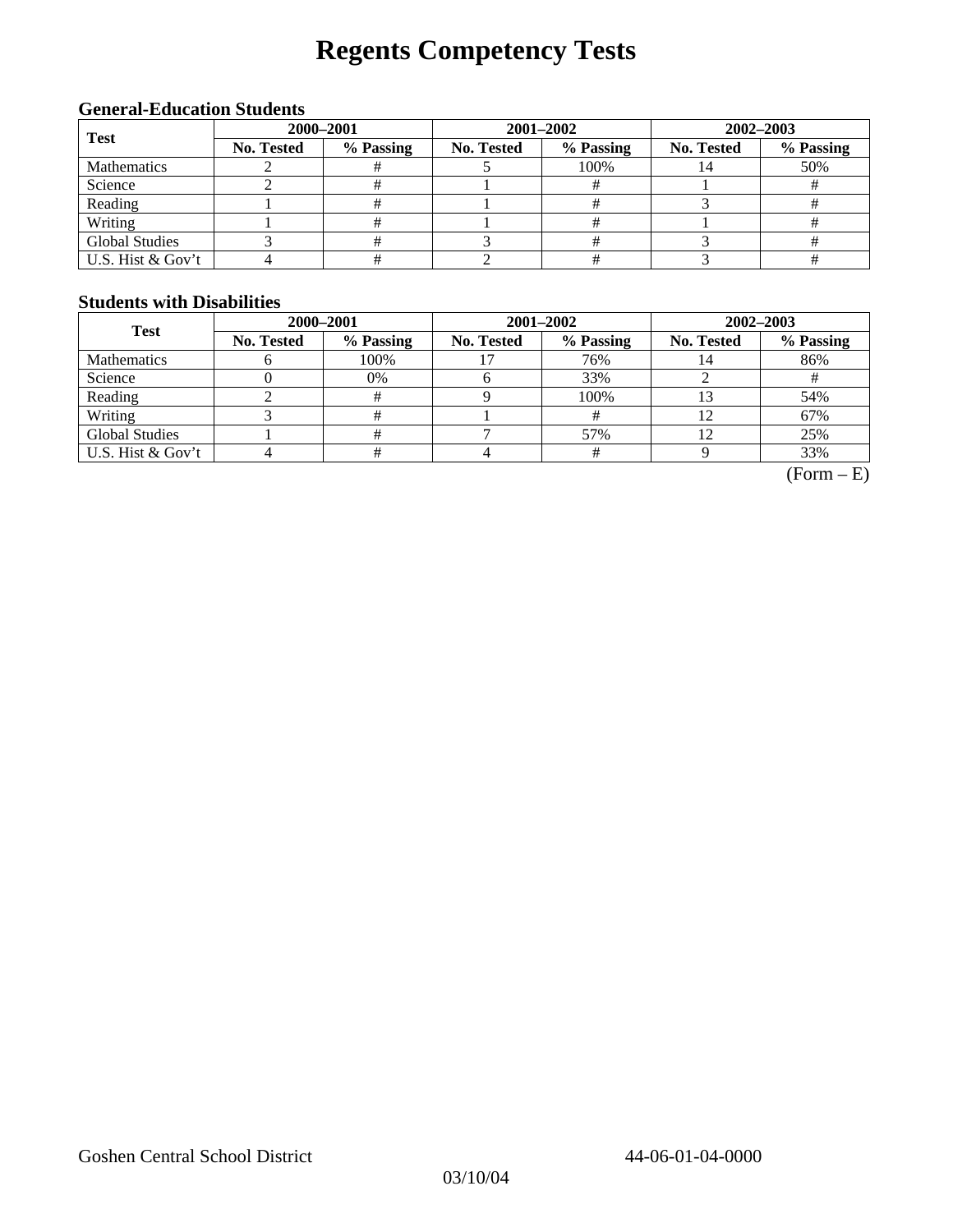| <b>All Students</b>                                        |                |                                              |                  |                  | <b>Students with Disabilities</b> |                           |
|------------------------------------------------------------|----------------|----------------------------------------------|------------------|------------------|-----------------------------------|---------------------------|
|                                                            | 2001           | 2002                                         | 2003             | 2001             | 2002                              | 2003                      |
|                                                            |                | <b>Comprehensive English</b>                 |                  |                  |                                   |                           |
| <b>Number Tested</b>                                       | 177            | 174                                          | 172              | 11               | 10                                | 14                        |
| Number Scoring 55-100                                      | 171            | 155                                          | 166              | 9                | $\overline{4}$                    | 13                        |
| Number Scoring 65-100                                      | 157            | 140                                          | 148              | 5                | $\overline{4}$                    | $\,8\,$                   |
| Number Scoring 85-100                                      | 53             | 72                                           | 77               | $\overline{0}$   | $\overline{0}$                    | $\overline{3}$            |
| Percentage of Tested Scoring 55-100                        | 97%            | 89%                                          | 97%              | 82%              | 40%                               | 93%                       |
| Percentage of Tested Scoring 65-100                        | 89%            | 80%                                          | 86%              | 45%              | 40%                               | 57%                       |
| Percentage of Tested Scoring 85-100                        | 30%            | 41%                                          | 45%              | 0%               | 0%                                | 21%                       |
|                                                            |                | <b>Mathematics A</b>                         |                  |                  |                                   |                           |
| Number Tested                                              | 186            | 208                                          | 179              | $\mathfrak s$    | 16                                | 3                         |
| Number Scoring 55-100                                      | 167            | 168                                          | 154              | $\overline{2}$   | $\overline{7}$                    | $\overline{\overline{H}}$ |
| Number Scoring 65-100                                      | 143            | 138                                          | 125              | $\overline{0}$   | 6                                 | $\#$                      |
| Number Scoring 85-100                                      | 31             | 38                                           | 47               | $\mathbf{0}$     | $\mathbf{0}$                      | $\overline{\#}$           |
| Percentage of Tested Scoring 55-100                        | 90%            | 81%                                          | 86%              | 40%              | 44%                               | $\#$                      |
| Percentage of Tested Scoring 65-100                        | 77%            | 66%                                          | 70%              | 0%               | 38%                               | $\frac{1}{2}$             |
| Percentage of Tested Scoring 85-100                        | 17%            | 18%                                          | 26%              | 0%               | 0%                                | $\#$                      |
|                                                            |                | Mathematics B (first administered June 2001) |                  |                  |                                   |                           |
| Number Tested                                              | $\overline{0}$ | $\mathbf{0}$                                 | $\boldsymbol{0}$ | $\boldsymbol{0}$ | $\mathbf{0}$                      | $\mathbf{0}$              |
| Number Scoring 55-100                                      | $\overline{0}$ | $\overline{0}$                               | $\overline{0}$   | $\overline{0}$   | $\overline{0}$                    | $\overline{0}$            |
| Number Scoring 65-100                                      | $\overline{0}$ | $\overline{0}$                               | $\overline{0}$   | $\overline{0}$   | $\overline{0}$                    | $\overline{0}$            |
| Number Scoring 85-100                                      | $\overline{0}$ | $\overline{0}$                               | $\overline{0}$   | $\overline{0}$   | $\Omega$                          | $\Omega$                  |
| Percentage of Tested Scoring 55-100                        | 0%             | 0%                                           | 0%               | 0%               | 0%                                | 0%                        |
| Percentage of Tested Scoring 65-100                        | 0%             | 0%                                           | 0%               | 0%               | 0%                                | 0%                        |
| Percentage of Tested Scoring 85-100                        | 0%             | 0%                                           | 0%               | 0%               | 0%                                | 0%                        |
|                                                            |                | <b>Global History and Geography</b>          |                  |                  |                                   |                           |
| Number Tested                                              | 184            | 188                                          | 213              | 10               | 17                                | 11                        |
| Number Scoring 55-100                                      | 177            | 177                                          | 195              | 10               | $\overline{12}$                   | 6                         |
| Number Scoring 65-100                                      | 163            | 152                                          | 182              | $\overline{7}$   | 10                                | $\overline{5}$            |
| Number Scoring 85-100                                      | 66             | $\overline{38}$                              | $\overline{76}$  | $\overline{2}$   | $\Omega$                          | $\overline{0}$            |
| Percentage of Tested Scoring 55-100                        | 96%            | 94%                                          | 92%              | 100%             | 71%                               | 55%                       |
| Percentage of Tested Scoring 65-100                        | 89%            | 81%                                          | 85%              | 70%              | 59%                               | 45%                       |
| Percentage of Tested Scoring 85-100                        | 36%            | 20%                                          | 36%              | 20%              | 0%                                | 0%                        |
| U.S. History and Government (first administered June 2001) |                |                                              |                  |                  |                                   |                           |
| Number Tested                                              | 183            | 185                                          | 180              | 15               | 13                                | 13                        |
| Number Scoring 55-100                                      | 168            | 177                                          | 176              | $\overline{11}$  | $\overline{9}$                    | 12                        |
| Number Scoring 65-100                                      | 161            | 166                                          | 166              | $\overline{10}$  | $\overline{8}$                    | $\overline{9}$            |
| Number Scoring 85-100                                      | 89             | $\overline{69}$                              | $\overline{81}$  | $\mathbf{1}$     | $\overline{2}$                    | $\mathbf{1}$              |
| Percentage of Tested Scoring 55-100                        | 92%            | 96%                                          | 98%              | 73%              | 69%                               | 92%                       |
| Percentage of Tested Scoring 65-100                        | 88%            | 90%                                          | 92%              | 67%              | 62%                               | 69%                       |
| Percentage of Tested Scoring 85-100                        | 49%            | 37%                                          | 45%              | 7%               | 15%                               | 8%                        |

 $(Form - F)$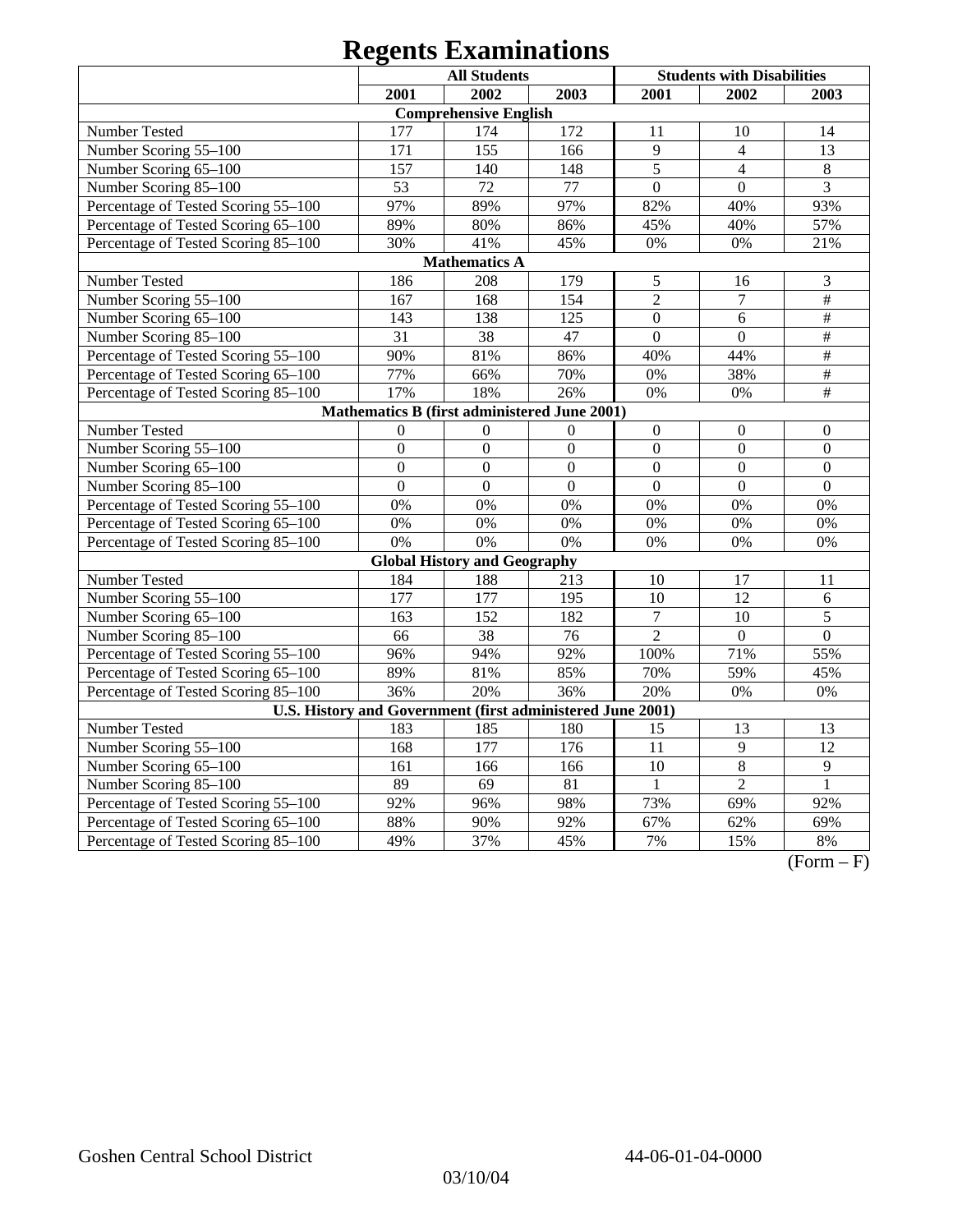|                                                               |      | $\sim$<br><b>All Students</b>                             |      |                           | <b>Students with Disabilities</b> |                           |
|---------------------------------------------------------------|------|-----------------------------------------------------------|------|---------------------------|-----------------------------------|---------------------------|
|                                                               | 2001 | 2002                                                      | 2003 | 2001                      | 2002                              | 2003                      |
|                                                               |      | Living Environment (first administered June 2001)         |      |                           |                                   |                           |
| Number Tested                                                 | 186  | 205                                                       | 225  | 13                        | 15                                | 11                        |
| Number Scoring 55-100                                         | 186  | 192                                                       | 209  | 13                        | 13                                | 8                         |
| Number Scoring 65-100                                         | 178  | 184                                                       | 192  | 11                        | 12                                | 5                         |
| Number Scoring 85-100                                         | 49   | 68                                                        | 52   | $\overline{2}$            | $\overline{2}$                    | $\overline{0}$            |
| Percentage of Tested Scoring 55-100                           | 100% | 94%                                                       | 93%  | 100%                      | 87%                               | 73%                       |
| Percentage of Tested Scoring 65-100                           | 96%  | 90%                                                       | 85%  | 85%                       | 80%                               | 45%                       |
| Percentage of Tested Scoring 85-100                           | 26%  | 33%                                                       | 23%  | 15%                       | 13%                               | 0%                        |
| Physical Setting/Earth Science (first administered June 2001) |      |                                                           |      |                           |                                   |                           |
| Number Tested                                                 | 136  | 169                                                       | 157  |                           | 5                                 | 2                         |
| Number Scoring 55-100                                         | 129  | 154                                                       | 151  | $\#$                      | 5                                 | $\#$                      |
| Number Scoring 65-100                                         | 125  | 141                                                       | 137  | $\overline{\overline{H}}$ | $\overline{5}$                    | $\#$                      |
| Number Scoring 85-100                                         | 51   | 35                                                        | 67   | $\#$                      | 1                                 | $\#$                      |
| Percentage of Tested Scoring 55-100                           | 95%  | 91%                                                       | 96%  | $\#$                      | 100%                              | $\#$                      |
| Percentage of Tested Scoring 65-100                           | 92%  | 83%                                                       | 87%  | $\#$                      | 100%                              | $\#$                      |
| Percentage of Tested Scoring 85-100                           | 38%  | 21%                                                       | 43%  | #                         | 20%                               | $\#$                      |
|                                                               |      | Physical Setting/Chemistry (first administered June 2002) |      |                           |                                   |                           |
| Number Tested                                                 |      | 116                                                       | 118  |                           | $\overline{2}$                    | 4                         |
| Number Scoring 55-100                                         |      | 106                                                       | 106  |                           | $\#$                              | $\#$                      |
| Number Scoring 65-100                                         |      | 70                                                        | 70   |                           | $\#$                              | $\#$                      |
| Number Scoring 85-100                                         |      | 15                                                        | 9    |                           | $\#$                              | $\#$                      |
| Percentage of Tested Scoring 55-100                           |      | 91%                                                       | 90%  |                           | $\#$                              | $\overline{\overline{H}}$ |
| Percentage of Tested Scoring 65-100                           |      | 60%                                                       | 59%  |                           | $\#$                              | $\#$                      |
| Percentage of Tested Scoring 85-100                           |      | 13%                                                       | 8%   |                           | $\#$                              | $\#$                      |
|                                                               |      | Physical Setting/Physics (first administered June 2002)*  |      |                           |                                   |                           |
| Number Tested                                                 |      |                                                           |      |                           |                                   |                           |
| Number Scoring 55-100                                         |      |                                                           |      |                           |                                   |                           |
| Number Scoring 65-100                                         |      |                                                           |      |                           |                                   |                           |
| Number Scoring 85-100                                         |      |                                                           |      |                           |                                   |                           |
| Percentage of Tested Scoring 55-100                           |      |                                                           |      |                           |                                   |                           |
| Percentage of Tested Scoring 65-100                           |      |                                                           |      |                           |                                   |                           |
| Percentage of Tested Scoring 85-100                           |      |                                                           |      |                           |                                   |                           |

\* Physical Setting/Physics results are not included in the report card because the Department is issuing a new conversion chart for this assessment. Data currently available to the Department are based on the original conversion chart for the assessment.

 $(Form - G)$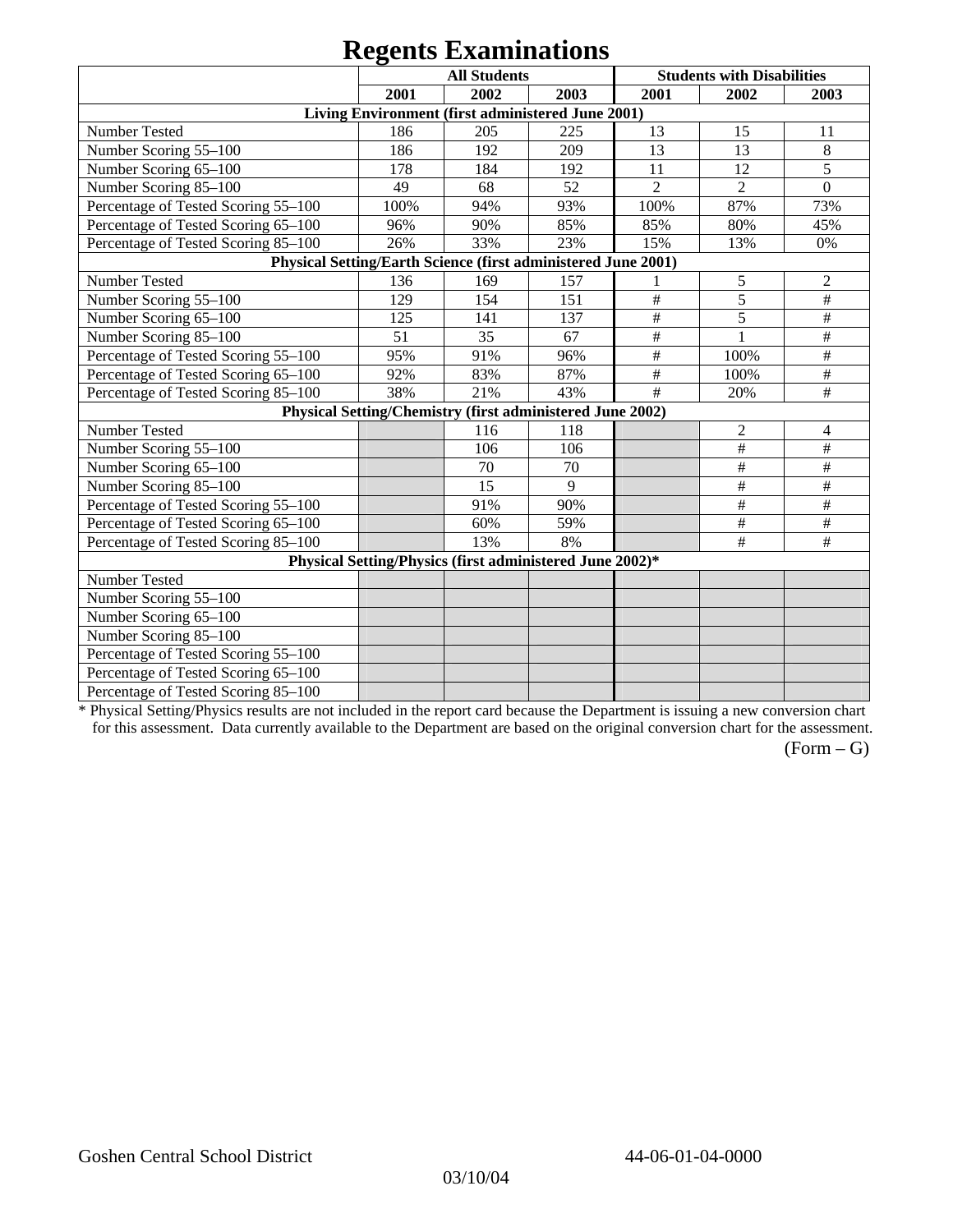|                                     |                | <b>All Students</b>          |                         | <b>Students with Disabilities</b> |                  |                  |
|-------------------------------------|----------------|------------------------------|-------------------------|-----------------------------------|------------------|------------------|
|                                     | 2001           | 2002                         | 2003                    | 2001                              | 2002             | 2003             |
|                                     |                | <b>Comprehensive French</b>  |                         |                                   |                  |                  |
| Number Tested                       | 39             | 50                           | 42                      | $\mathbf{0}$                      | $\boldsymbol{0}$ | $\overline{0}$   |
| Number Scoring 55-100               | 38             | 50                           | 41                      | $\overline{0}$                    | $\boldsymbol{0}$ | $\mathbf{0}$     |
| Number Scoring 65-100               | 38             | 45                           | 41                      | $\overline{0}$                    | $\mathbf{0}$     | $\overline{0}$   |
| Number Scoring 85-100               | 20             | 17                           | 31                      | $\overline{0}$                    | $\overline{0}$   | $\overline{0}$   |
| Percentage of Tested Scoring 55-100 | 97%            | 100%                         | 98%                     | 0%                                | 0%               | 0%               |
| Percentage of Tested Scoring 65-100 | 97%            | 90%                          | 98%                     | 0%                                | 0%               | 0%               |
| Percentage of Tested Scoring 85-100 | 51%            | 34%                          | 74%                     | 0%                                | 0%               | 0%               |
|                                     |                | <b>Comprehensive Italian</b> |                         |                                   |                  |                  |
| Number Tested                       | $\Omega$       | $\boldsymbol{0}$             | $\boldsymbol{0}$        | $\boldsymbol{0}$                  | $\boldsymbol{0}$ | $\boldsymbol{0}$ |
| Number Scoring 55-100               | $\overline{0}$ | $\mathbf{0}$                 | $\mathbf{0}$            | $\overline{0}$                    | $\overline{0}$   | $\mathbf{0}$     |
| Number Scoring 65-100               | $\overline{0}$ | $\mathbf{0}$                 | $\overline{0}$          | $\overline{0}$                    | $\overline{0}$   | $\mathbf{0}$     |
| Number Scoring 85-100               | $\overline{0}$ | $\boldsymbol{0}$             | $\overline{0}$          | $\overline{0}$                    | $\overline{0}$   | $\mathbf{0}$     |
| Percentage of Tested Scoring 55-100 | $0\%$          | 0%                           | 0%                      | 0%                                | 0%               | 0%               |
| Percentage of Tested Scoring 65-100 | $0\%$          | 0%                           | 0%                      | 0%                                | 0%               | 0%               |
| Percentage of Tested Scoring 85-100 | 0%             | 0%                           | 0%                      | 0%                                | 0%               | 0%               |
|                                     |                | <b>Comprehensive German</b>  |                         |                                   |                  |                  |
| Number Tested                       | $\mathbf{0}$   | 0                            | $\boldsymbol{0}$        | $\boldsymbol{0}$                  | $\boldsymbol{0}$ | $\boldsymbol{0}$ |
| Number Scoring 55-100               | $\overline{0}$ | $\mathbf{0}$                 | $\mathbf{0}$            | $\overline{0}$                    | $\boldsymbol{0}$ | $\boldsymbol{0}$ |
| Number Scoring 65-100               | $\overline{0}$ | $\overline{0}$               | $\overline{0}$          | $\overline{0}$                    | $\overline{0}$   | $\overline{0}$   |
| Number Scoring 85-100               | $\overline{0}$ | $\overline{0}$               | $\mathbf{0}$            | $\overline{0}$                    | $\overline{0}$   | $\overline{0}$   |
| Percentage of Tested Scoring 55-100 | 0%             | 0%                           | 0%                      | 0%                                | 0%               | 0%               |
| Percentage of Tested Scoring 65-100 | $0\%$          | 0%                           | 0%                      | 0%                                | 0%               | 0%               |
| Percentage of Tested Scoring 85-100 | 0%             | 0%                           | 0%                      | 0%                                | 0%               | 0%               |
|                                     |                | <b>Comprehensive Hebrew</b>  |                         |                                   |                  |                  |
| Number Tested                       | $\mathbf{0}$   | $\boldsymbol{0}$             | 1                       | $\boldsymbol{0}$                  | $\boldsymbol{0}$ | $\boldsymbol{0}$ |
| Number Scoring 55-100               | $\overline{0}$ | $\mathbf{0}$                 | $\overline{\#}$         | $\overline{0}$                    | $\overline{0}$   | $\boldsymbol{0}$ |
| Number Scoring 65-100               | $\overline{0}$ | $\mathbf{0}$                 | $\overline{\ddot{\pi}}$ | $\overline{0}$                    | $\overline{0}$   | $\boldsymbol{0}$ |
| Number Scoring 85-100               | $\overline{0}$ | $\boldsymbol{0}$             | $\overline{\ddot{\pi}}$ | $\overline{0}$                    | $\mathbf{0}$     | $\mathbf{0}$     |
| Percentage of Tested Scoring 55-100 | $0\%$          | 0%                           | $\overline{\ddot{\pi}}$ | 0%                                | 0%               | 0%               |
| Percentage of Tested Scoring 65-100 | $0\%$          | 0%                           | $\overline{\#}$         | 0%                                | 0%               | 0%               |
| Percentage of Tested Scoring 85-100 | 0%             | 0%                           | #                       | 0%                                | 0%               | 0%               |
|                                     |                | <b>Comprehensive Spanish</b> |                         |                                   |                  |                  |
| Number Tested                       | 82             | 73                           | 96                      | $\boldsymbol{0}$                  | 1                | 1                |
| Number Scoring 55-100               | 82             | 73                           | 96                      | $\overline{0}$                    | $\#$             | $\frac{1}{2}$    |
| Number Scoring 65–100               | 81             | 73                           | 95                      | $\theta$                          | $\#$             | $\overline{\#}$  |
| Number Scoring 85-100               | 51             | 53                           | 69                      | $\overline{0}$                    | $\overline{\#}$  | $\frac{1}{2}$    |
| Percentage of Tested Scoring 55-100 | 100%           | 100%                         | 100%                    | $0\%$                             | $\#$             | $\#$             |
| Percentage of Tested Scoring 65-100 | 99%            | 100%                         | 99%                     | $0\%$                             | $\#$             | $\frac{1}{2}$    |
| Percentage of Tested Scoring 85-100 | 62%            | 73%                          | 72%                     | $0\%$                             | $\overline{\#}$  | $\frac{1}{2}$    |
|                                     |                | <b>Comprehensive Latin</b>   |                         |                                   |                  |                  |
| Number Tested                       | $\,8\,$        | 7                            | $\boldsymbol{9}$        | $\boldsymbol{0}$                  | $\boldsymbol{0}$ | 1                |
| Number Scoring 55-100               | $\,8\,$        | $\overline{7}$               | $\overline{8}$          | $\boldsymbol{0}$                  | $\boldsymbol{0}$ | $\#$             |
| Number Scoring 65-100               | $\,8\,$        | $\boldsymbol{7}$             | $8\,$                   | $\boldsymbol{0}$                  | $\boldsymbol{0}$ | $\#$             |
| Number Scoring 85-100               | $\,8\,$        | $\overline{5}$               | 6                       | $\overline{0}$                    | $\boldsymbol{0}$ | $\frac{1}{2}$    |
| Percentage of Tested Scoring 55-100 | 100%           | 100%                         | 89%                     | $0\%$                             | 0%               | $\frac{1}{2}$    |
| Percentage of Tested Scoring 65-100 | 100%           | 100%                         | 89%                     | $0\%$                             | 0%               | $\frac{1}{2}$    |
| Percentage of Tested Scoring 85-100 | 100%           | 71%                          | 67%                     | 0%                                | $0\%$            | $\frac{1}{2}$    |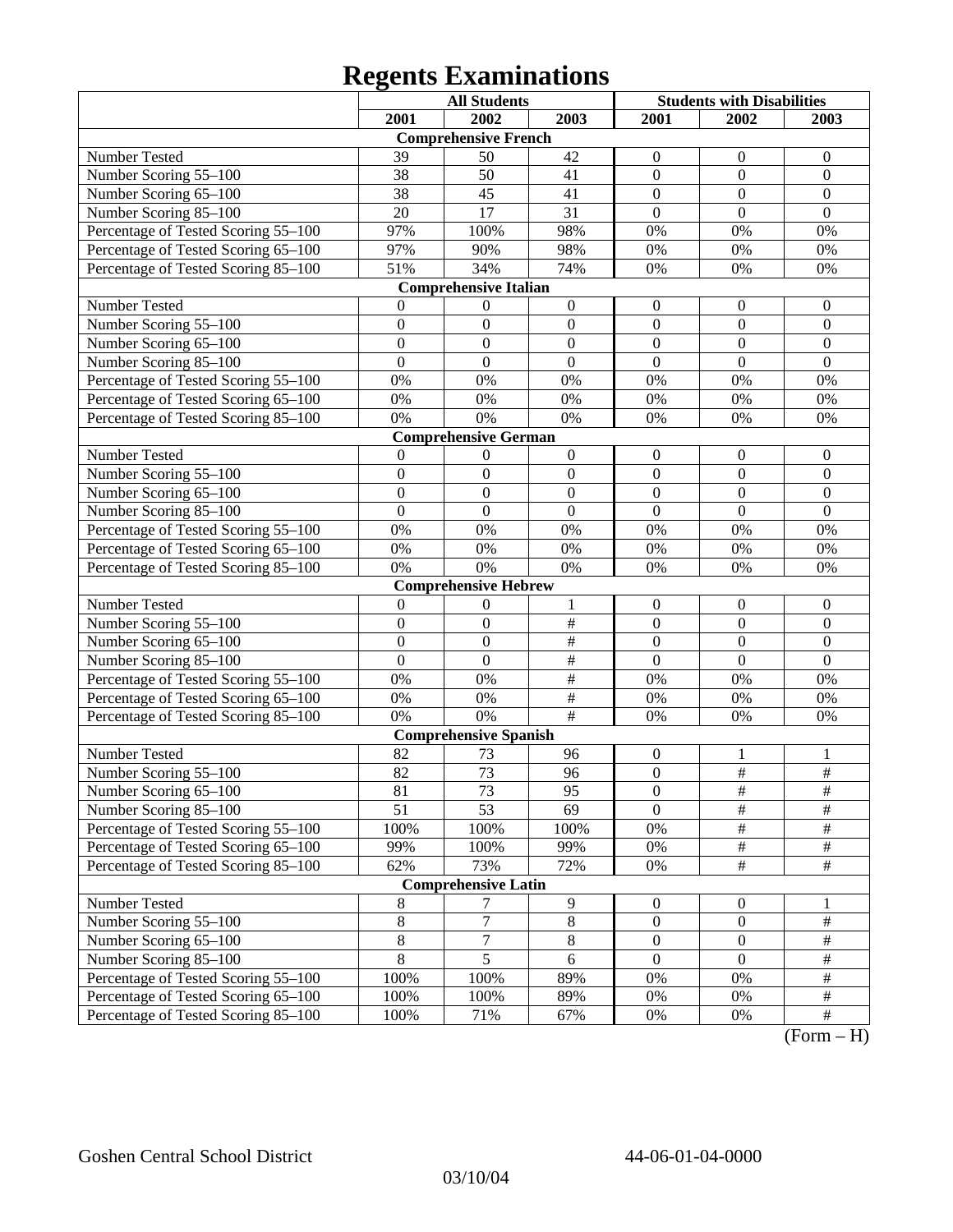|                                                                    | <b>All Students</b> |                                           |          | <b>Students with Disabilities</b> |          |                |
|--------------------------------------------------------------------|---------------------|-------------------------------------------|----------|-----------------------------------|----------|----------------|
|                                                                    | 2001                | 2002                                      | 2003     | 2001                              | 2002     | 2003           |
| Sequential Mathematics, Course II (last administered January 2003) |                     |                                           |          |                                   |          |                |
| Number Tested                                                      | 36                  |                                           | 0        |                                   | $\theta$ | $\overline{0}$ |
| Number Scoring 55-100                                              | 31                  | #                                         | $\theta$ | #                                 | $\theta$ | $\Omega$       |
| Number Scoring 65-100                                              | 27                  | #                                         | $\theta$ | #                                 | $\theta$ | $\Omega$       |
| Number Scoring 85-100                                              | 6                   | #                                         | $\theta$ | #                                 | $\theta$ | $\Omega$       |
| Percentage of Tested Scoring 55-100                                | 86%                 | #                                         | 0%       | #                                 | 0%       | $0\%$          |
| Percentage of Tested Scoring 65-100                                | 75%                 | #                                         | 0%       | #                                 | $0\%$    | $0\%$          |
| Percentage of Tested Scoring 85-100                                | 17%                 | #                                         | 0%       | #                                 | $0\%$    | 0%             |
|                                                                    |                     | <b>Sequential Mathematics, Course III</b> |          |                                   |          |                |
| <b>Number Tested</b>                                               | 117                 | 124                                       | 86       | $\theta$                          | 3        | 2              |
| Number Scoring 55–100                                              | 101                 | 80                                        | 58       | $\Omega$                          | #        | #              |
| Number Scoring 65-100                                              | 95                  | 69                                        | 57       | $\theta$                          | #        | #              |
| Number Scoring 85-100                                              | 41                  | 33                                        | 25       | $\Omega$                          | #        | #              |
| Percentage of Tested Scoring 55-100                                | 86%                 | 65%                                       | 67%      | $0\%$                             | #        | #              |
| Percentage of Tested Scoring 65-100                                | 81%                 | 56%                                       | 66%      | $0\%$                             | #        | #              |
| Percentage of Tested Scoring 85-100                                | 35%                 | 27%                                       | 29%      | 0%                                | #        | #              |

 $\overline{(Form-I)}$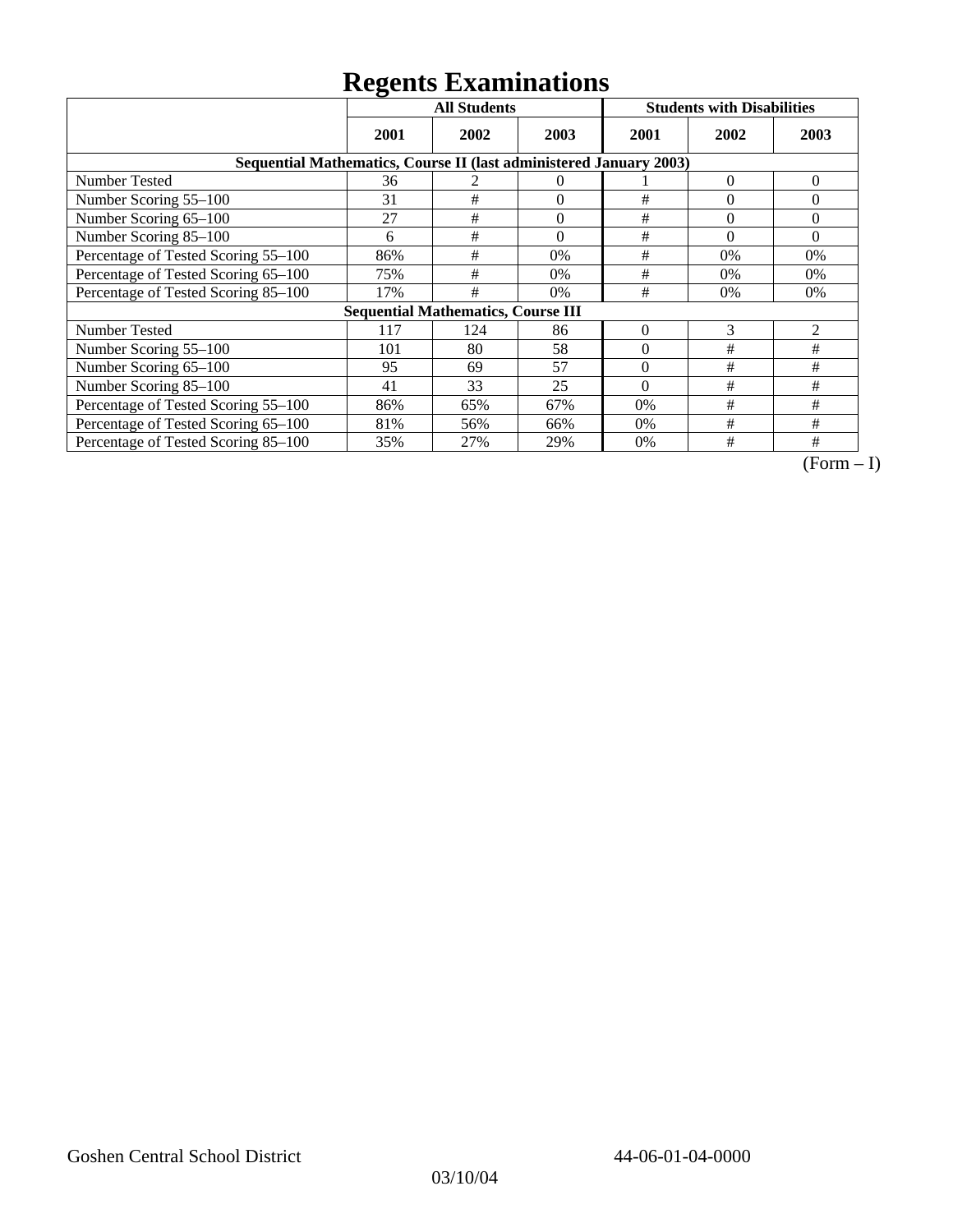# **Introduction to Occupations Examination**

|                                   | 2000-2001         |           | $2001 - 2002$ |           | 2002-2003         |           |  |
|-----------------------------------|-------------------|-----------|---------------|-----------|-------------------|-----------|--|
|                                   | <b>No. Tested</b> | % Passing | No. Tested    | % Passing | <b>No. Tested</b> | % Passing |  |
| <b>General-Education Students</b> |                   | 0%        |               |           |                   | 0%        |  |
| <b>Students with Disabilities</b> |                   | 0%        |               | 0%        |                   | 0%        |  |

On school reports, 2000–2001 and 2001–2002 data are for all students with disabilities enrolled in the school. District reports contain data for all students with disabilities enrolled in the district for the 2000–2001, 2001–2002, and 2002–2003 school years.

## **Elementary-Level Social Studies**

|                 |                                   | <b>Number</b><br>Tested | $%$ at<br>$%$ at<br>Level 2<br>Level 1 |     | $%$ at<br>Level 3 | $%$ at<br>Level 4 |
|-----------------|-----------------------------------|-------------------------|----------------------------------------|-----|-------------------|-------------------|
| <b>Nov 2002</b> | <b>General-Education Students</b> | 198                     | 2%                                     | 9%  | 69%               | 21%               |
|                 | <b>Students with Disabilities</b> | 13                      | 0%                                     | 31% | 69%               | 0%                |
|                 | All Students                      | 211                     | $\frac{9}{6}$                          | 10% | 69%               | 19%               |

# **Middle-Level Social Studies**

|                  |                                   | <b>Number</b><br>Tested | $%$ at<br>Level 1 | $%$ at<br>Level 2 | $%$ at<br>Level 3 | $%$ at<br>Level 4 |
|------------------|-----------------------------------|-------------------------|-------------------|-------------------|-------------------|-------------------|
| <b>June 2003</b> | <b>General-Education Students</b> | 215                     | $1\%$             | 21%               | 68%               | 10%               |
|                  | <b>Students with Disabilities</b> | 26                      | 27%               | 35%               | 38%               | 0%                |
|                  | All Students                      | 241                     | 4%                | 22%               | 65%               | 9%                |

 $(Form - J)$